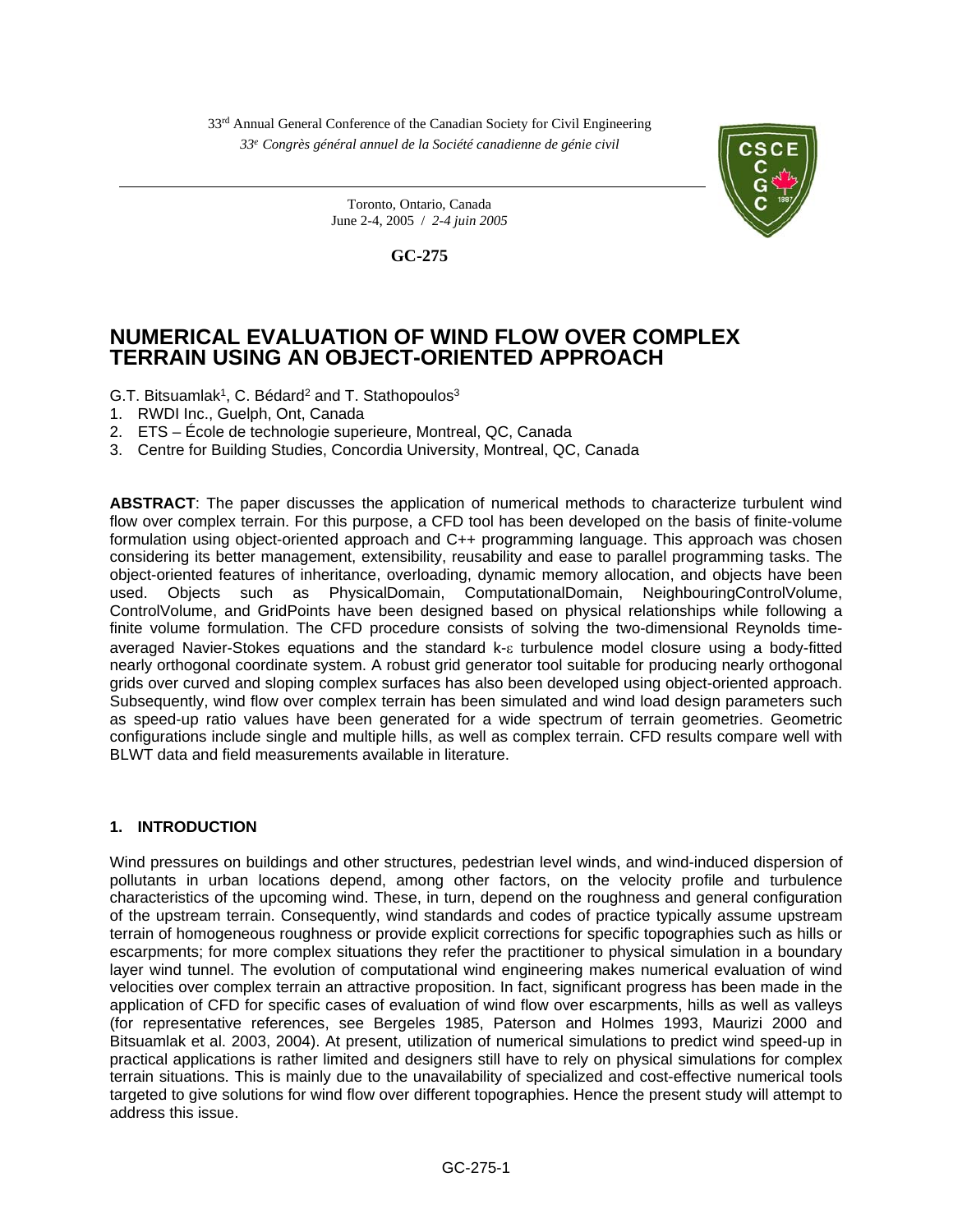Several CFD tools such as Turbulent WInd SimulaTion-TWIST (Stathopoulos and Zhou 1993) use procedural languages where data structures are globally accessed. As a result it is difficult to modify and extend such codes. A high level of knowledge of the tool is required even for simple modifications. To address this issue, the selected paradigm should allow easy reusability (can be assembled from prewritten components with minimal efforts) as well as extensibility (the assembled system can be easily extended without modifying significantly the reused components). Therefore an object-oriented methodology has been used in the present study. Object-oriented approach abstracts the data into objects easing modification and reuse. It also eases parallel programming tasks if a need to use a cluster of processors arises.

Emphasis has been given to several numerical details in order to enhance the accuracy of the CFD simulation. This includes incorporation of influential parameters such as the ground roughness, application of appropriate boundary conditions, accurate representation of the terrain geometry using body-fitted coordinates and efficient control of grid density distribution over computational domain (CD). For this purpose a robust CFD tool has been developed on the basis of finite-volume formulation using objectoriented approach and C++ programming language. While the 2D version has been completed the work is under progress for the 3D version. A robust orthogonal grid generator suitable for the present type of study, which is characterized by curved and slopping surfaces, has also been developed. Spatial distribution of grid points is efficiently controlled to provide dense grids wherever the variation of the dependent variable is high. In the present paper the CFD tool development process will be described and the present CFD results obtained will be compared to Boundary Layer Wind Tunnel (BLWT), Field measurement (in few cases), National Building Code of Canada (NBCC), analytical and previous CFD data as well.

# **2. GOVERNING EQUATIONS**

The numerical evaluation of wind flow over topography uses computational fluid dynamics (CFD) technique. The governing equations employed are the Reynolds Averaged Navier-Stokes (RANS) equations together with the standard  $k$ - $\varepsilon$  turbulence model (Launder and Spalding 1974) representing the turbulent wind flow over different cases of isolated and multiple hills. The vectorized form of the governing equations in a Cartesian coordinate system including the elliptical equations used to generate grids is as follows:

$$
[1] \frac{\partial E}{\partial x} + \frac{\partial F}{\partial z} = S
$$
\n
$$
\begin{bmatrix}\nx - \text{coordinate} \\
z - \text{coordinate} \\
\text{Continuity} \\
x - \text{momentum} \\
k - \text{equation}\n\end{bmatrix} E = \begin{bmatrix}\nfX_x \\
fZ_x \\
\rho U \\
\rho UU - \Gamma U_x \\
\rho UW - \Gamma W_x \\
\rho UK - \Gamma k_x / \sigma_k \\
\rho U \epsilon - \Gamma \epsilon_x / \sigma_z\n\end{bmatrix} F = \begin{bmatrix}\n1/f X_x \\
1/f Z_x \\
\rho W \\
\rho W W - \Gamma U_z \\
\rho W W - \Gamma W_z \\
\rho W K - \Gamma k_z / \sigma_k \\
\rho W K - \Gamma k_z / \sigma_k\n\end{bmatrix} S = \begin{bmatrix}\nQ(X) + R(X) \\
Q(Z) + R(Z) \\
0 \\
(\mu_t U_x)_x + (\mu_t W_x)_z - P_x \\
(\mu_t U_z)_x + (\mu_t W_x)_z - P_z \\
(\mu_t U_z)_x + (\mu_t W_x)_z - P_z \\
G - \rho \epsilon \\
G - \rho \epsilon\n\end{bmatrix}
$$

The subscripts x and z denote the partial derivatives in the respective coordinate directions, dependent variables U, W, P, k and  $\varepsilon$  represents mean velocity in x- and z-directions, pressure, kinetic energy and kinetic energy dissipation respectively. f represents scale factor and Q and R are functions of the scale factor (Akcelik etal. 2001). The physical quantities  $\rho$ ,  $\mu$  and  $\mu$ t represent density, dynamic viscosity of air, and turbulent viscosity respectively.  $\Gamma$  is the sum of  $\mu$  and  $\mu$ . The turbulent viscosity  $\mu$  and turbulence kinetic energy production rate G are expressed as

[2] 
$$
\mu_t = \rho C_\mu \frac{k^2}{\epsilon}
$$
  
\n[3]  $G = \Gamma \Big\{ Z(U_z^2 + W_x^2) + (U_z + W_x)^2 \Big\}$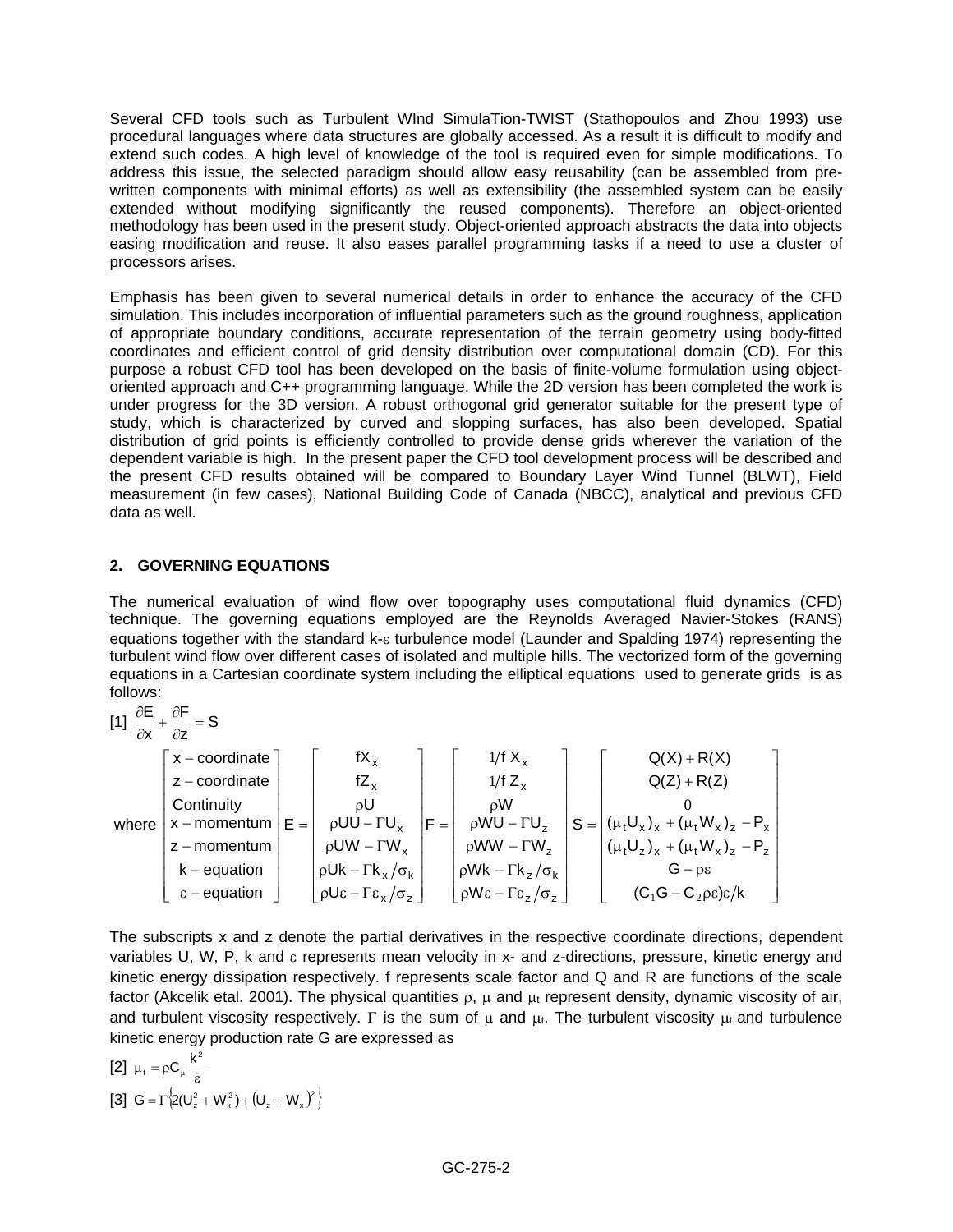Model constants C<sub>1</sub>, C<sub>2</sub>, C<sub>µ</sub>,  $\sigma_k$ ,  $\sigma_{\epsilon}$  are equal to 1.44, 1.92, 0.09, 1.0 and 1.3 respectively (Launder and Spalding 1974). Equation (1) has been transformed into the general coordinate system. For pressure correction, Rhie and Chow's (1983) interpolation technique is adopted. Further, hybrid scheme (Spalding, 1972) for convection terms and SIMPLEC iterative solution procedure of Van Doormal and Raithby (1984) for solving the dependent variables sequentially are used.

# **2.1. Boundary Conditions**

Log-law velocity distribution is applied along the upstream boundary. Upstream boundary values of k and  $\varepsilon$ are obtained by solving the  $k_{-E}$  equations using inlet U and W values. In the present study, the effect of roughness has been considered throughout the ground surface of the Computational Domain (CD) in addition to incorporating its effect at the upstream boundary velocity profile. This is achieved through the computation of the shear stress, equation (4), throughout the ground surface and then incorporating it in the momentum equations for the ground control volumes.

[4] 
$$
\tau_w = U_p^* \mu y^* / z_p \kappa \ln(z_p / z_o)
$$

$$
[5] U_{\rm p} = U^* \ln(z_{\rm p}/z_{\rm o})/\kappa
$$

where U\*: friction velocity,  $z_p$ : the distance of the first grid from the ground,  $y+=\rho z_p U^*/\mu$ ,  $z_0$ : roughness of the ground and  $\kappa$ : Von Karman constant (=0.4). By taking the downstream boundary far enough from the terrain feature to be simulated, downstream boundary  $\partial/\partial x=0$  is assumed for all the dependent variable. Figure 1 shows the CD and summarizes the boundary conditions (BC), where H represents the height of the hill under consideration and L represents the horizontal distance from the crest to where the ground elevation is half the height of the hill.



Figure 1 Computational domain dimensions and boundary conditions.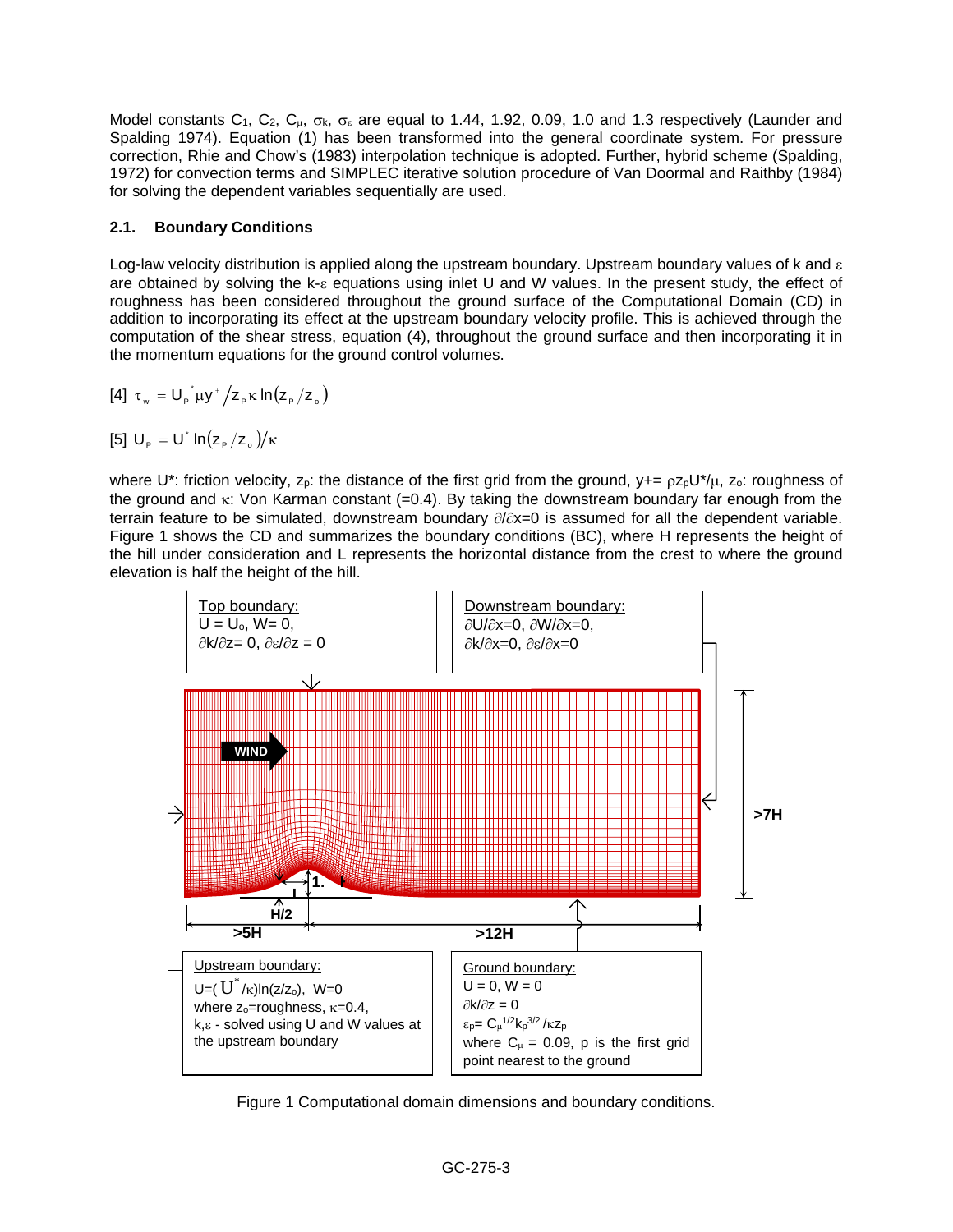# **3. CFD TOOL ANALYSIS AND DESIGN**

The steps in object-oriented tool development include detailed description of the problem statement (analysis), identifying potential classes from the problem statement, designing of each class and their member functions, and implementing the design with a programming language that supports objectoriented approach such as C++.

### **3.1. The problem statement**

The main objective here is the development of a CFD tool that will use the governing equations and discretize them and iteratively solve the discretized equations for each of the dependent variables sequentially. For this purpose the following tasks are necessary while following finite volume formulation: separate CD from the complete domain; transform the CD; discretize the CD into small control volumes (CV); obtain transformation parameters; integrate partial differential equations over CV; apply finite differences and obtain algebraic equations; estimate initial conditions for each dependent variable; obtain pressure gradients; set gamma (sum of dynamic and turbulent viscosity), set convection terms; set flow terms; set diffusion terms; calculate east, west, north and south coefficients at each CV; calculate the sources at each CV; apply BCs; under-relax (adding a small percent of a variable value from the present iteration to the remaining percentage of a variable value from the previous iteration and use this combied value as a starting point for the next iteration); solve the algebraic equations for each variable sequentially; store the results; format the results for post-processing and plotting.

#### **3.2. Objects design**

Examining the problem carefully helps to identify the objects. In fact, two alternatives have been considered to define classes and their relationships. The first alternative has been to base the relationship on physical or geometrical entities that exist in the problem. The other option has been to base relationships on mathematical entities. Weller et al. (1998) used mathematical entities while developing a general purpose CFD. In their approach mathematical entities such as divergence, laplacian operator and different tensorial notations were designed as objects. This approach is suitable for developing large general-purpose application software. For a specialized application as in the present case however, the authors prefer an approach in which the designed objects expose useful geometrical relationships that exist in the problem domain as well as the physics, rather than the mathematics. Moreover, if parallel processing is required, dividing large tasks can be based on the geometrical entities, thus easing the parallel implementation.



Figure 2. Geometrical definition of complete domain, CD, and CV

During the development of a 2D CFD tool, physical/geometrical entities such as CD and CV have been used as classes. The geometrical definition of these classes is shown in Figure 2. The relationship between the two classes CD and CV is "CD has a number of CVs". An entity relationship diagram is shown in Figure 4 for the two classes. Entity-relationship diagrams show the relationships among classes in the design. Classes are shown as boxes around the class name. The links between boxes establish the relationships between classes. For example, CV is part of CD. Thus, the classes CV and CD are linked together with "part of" aggregation. Links that end in a diamond shape represent aggregation. Aggregation describes a relationship in which one object is "part of" another in an assembly. In fact, many CVs are part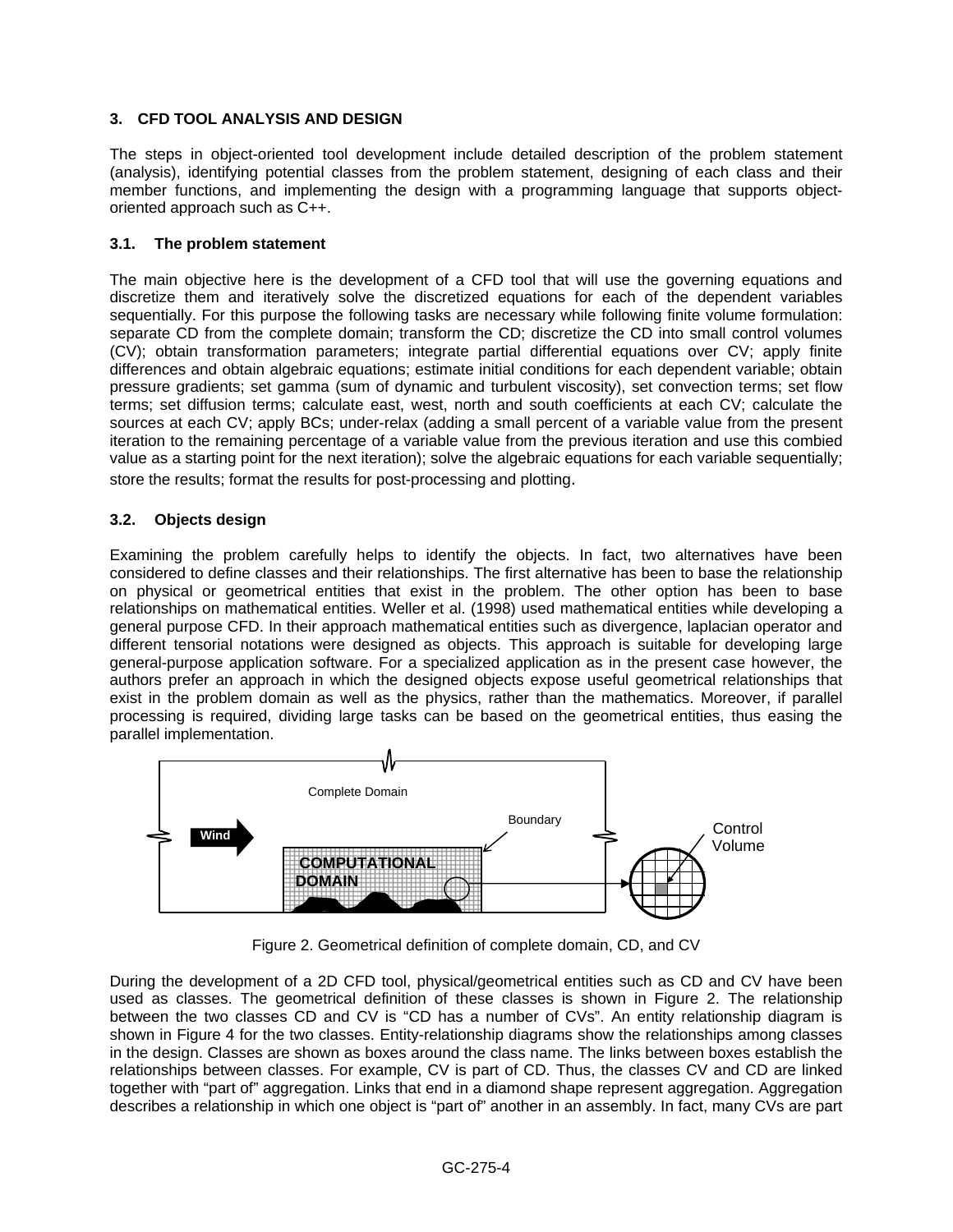of a CD. A darkened circle at the end of the link represents this multiplicity. Links with no special ending represent a multiplicity of exactly one.

For the 3D CFD case, classes such as ComputationalDomain, ComputationalDomainTransformed, NeighbouringCV, ControlVolume and GridPoint has been designed. The geometrical defintion of these classes is shown in Figure 4. The ComptationalDomainTrasformed represents CD after transformation. Niegbouring CV consists of the central CV and its six neighbouring CVs together, so that there will be a localized and easy access of information by the central CV from its neighbouring CV's. At the boundaries, the Nieghbouring CV class has a null member class (all its arguments set to zero). For example at the top boundary, the top member CV is null. ControlVolume represents a cubic CV and stores all dependent variables and coefficient values. GridPoint represents the grid coordinate (x,y,z) at the center of the CV. The entity-relationship diagram between classes is shown in Figure 5.





Figure 4.Geometrical definitions of (a) ComptationalDomainTransformed, (b) NieghbouringCV, (c) ControlVolume and (d) GridPoint classes (3D CFD).



Figure 5. Entity-relationship diagram (3D CFD).

Once the relationships of each object with the rest of the system are established, the specific functions that each object must provide can be defined. The interface definition table provides a formal description of the publicly available member functions the objects provide, including arguments and return types. A sample interface definition for ComptationalDomain (for 2D CFD) is given in Table 1. The arguments and return types are given as a non-language specific description of the object type that is required. It is intended to be used directly to implement the design in a programming language.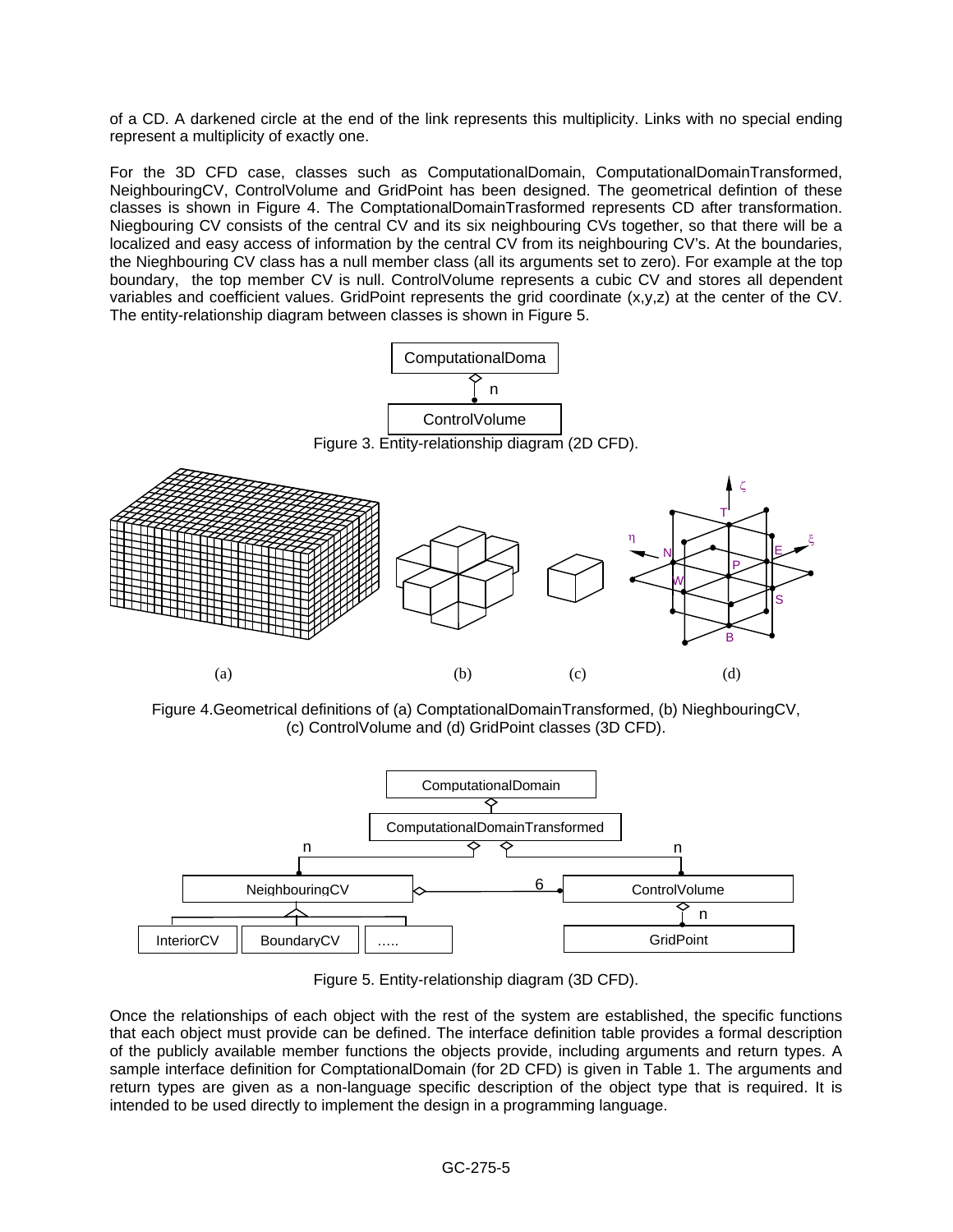| <b>Member functions</b>     | <b>Arguments</b>                     | <b>Returns</b>                                                                             | <b>Purpose</b>                                                                       |
|-----------------------------|--------------------------------------|--------------------------------------------------------------------------------------------|--------------------------------------------------------------------------------------|
| Construction                | CD size and number<br>of grid points |                                                                                            | Creates an instance of a specific<br>type of CD                                      |
| SetGrid                     |                                      | Coordinates of CD grids                                                                    | Discretizes the CD into CVs                                                          |
| SetGridTransform            |                                      | Parameters used to                                                                         | Provides geometric                                                                   |
| Parameters                  |                                      | transform the PH to CD                                                                     | transformation parameters                                                            |
| InitializeDepVar            | Variable type                        | Guessed U, W, P, k and ε                                                                   | Initializes each variable with<br>guessed values                                     |
| <b>SetPressCorrParas</b>    |                                      | Pressure correction                                                                        | Provides geometric                                                                   |
|                             |                                      | parameters                                                                                 | transformation parameters                                                            |
| <b>SetPressureGradients</b> |                                      | Pressure gradient at grid<br>point and face of CV                                          | Provides the pressure gradients                                                      |
| <b>SetConvectiveTerms</b>   |                                      |                                                                                            | Provides convection terms                                                            |
| <b>SetFlow</b>              |                                      | Flow parameters                                                                            | Provides flow terms                                                                  |
| SetDiffusion                |                                      | <b>Diffusion parameters</b>                                                                | Provides diffusion terms                                                             |
| <b>SetSources</b>           | Variable type                        | Source terms                                                                               | Sets the sources at each CV for<br>each variable                                     |
| SetTurbulentVisc            | Variable type                        | Turbulent viscosity                                                                        | Provides turbulent Viscosity                                                         |
| SetGamma                    | Variable type                        | Sum of dynamic viscosity<br>and turbulent viscosity                                        | Provides gamma                                                                       |
| SetCoefficients             | Variable type                        | East, west, north and south<br>coefficients at each CV for<br>U, W, P, k and $\varepsilon$ | Sets the east, west, north and<br>south coefficients at each CV for<br>each variable |
| ApplyBound                  |                                      |                                                                                            | Applies boundary conditions                                                          |
| <b>UnderRelax</b>           |                                      |                                                                                            | Under relaxes variables                                                              |
| PressureCont                | Variable type                        | Pressure contribution                                                                      | Provides pressure contribution                                                       |
| SolverManager               | Variable type                        |                                                                                            | Selects 1D, 2D or 3D solvers                                                         |
| Solve                       |                                      |                                                                                            | Solves algebraic equations                                                           |
| CorrectUandV                |                                      | Corrected U and V                                                                          | Corrects velocity field                                                              |
| CorrectConvCoef             |                                      | <b>Corrected Convective terms</b>                                                          | Corrects convective coefficient                                                      |
|                             |                                      | after each iteration                                                                       | terms                                                                                |
| Plot                        |                                      | Inputs to TECPLOT                                                                          | Formats the output for the<br>graphical tool (TECPLOT)                               |
| Output                      |                                      |                                                                                            | Setup output of desired results                                                      |
| CalculateSpeedUp            |                                      | Speed up                                                                                   | Extracts speed up values from the<br>velocity field                                  |
| ConvergCri                  |                                      |                                                                                            | Provides the convergence criteria                                                    |
| <b>IntializeFromFile</b>    | File names                           |                                                                                            | Initializes variables from files                                                     |

#### Table 1. ComptationalDomain class interface definition (2D CFD).

#### **3.3. Implementation in C++**

Once the object design is complete, the next task is implementation in a computer language. The natural choice for an object-oriented design is an object-oriented programming language, which is why C++ has been used. The objects described in the previous section lend themselves to direct implementation as classes in C++. The Entity-relationship Diagram gives the dependencies the class has with other classes. The Interface definition table defines the member functions the class must provide. What remains for the implementation are identifying the specific C++ data types used as the arguments and return values of the member functions, and the data types used for the class' instance variables. The classes in the present study are designed from scratch. Intrinsic C++ types, such as Boolean, ints (integers) and doubles (real numbers) have been used. A data structure that can store objects or any other data types has been designed and implemented as well by using dynamic memory allocation employing pointers and "new" commands available in C++ programming language. Documentation at each level of computer code development has also been given emphasis for sake of better clarity/efficiency either during the present research, future research or operation stage.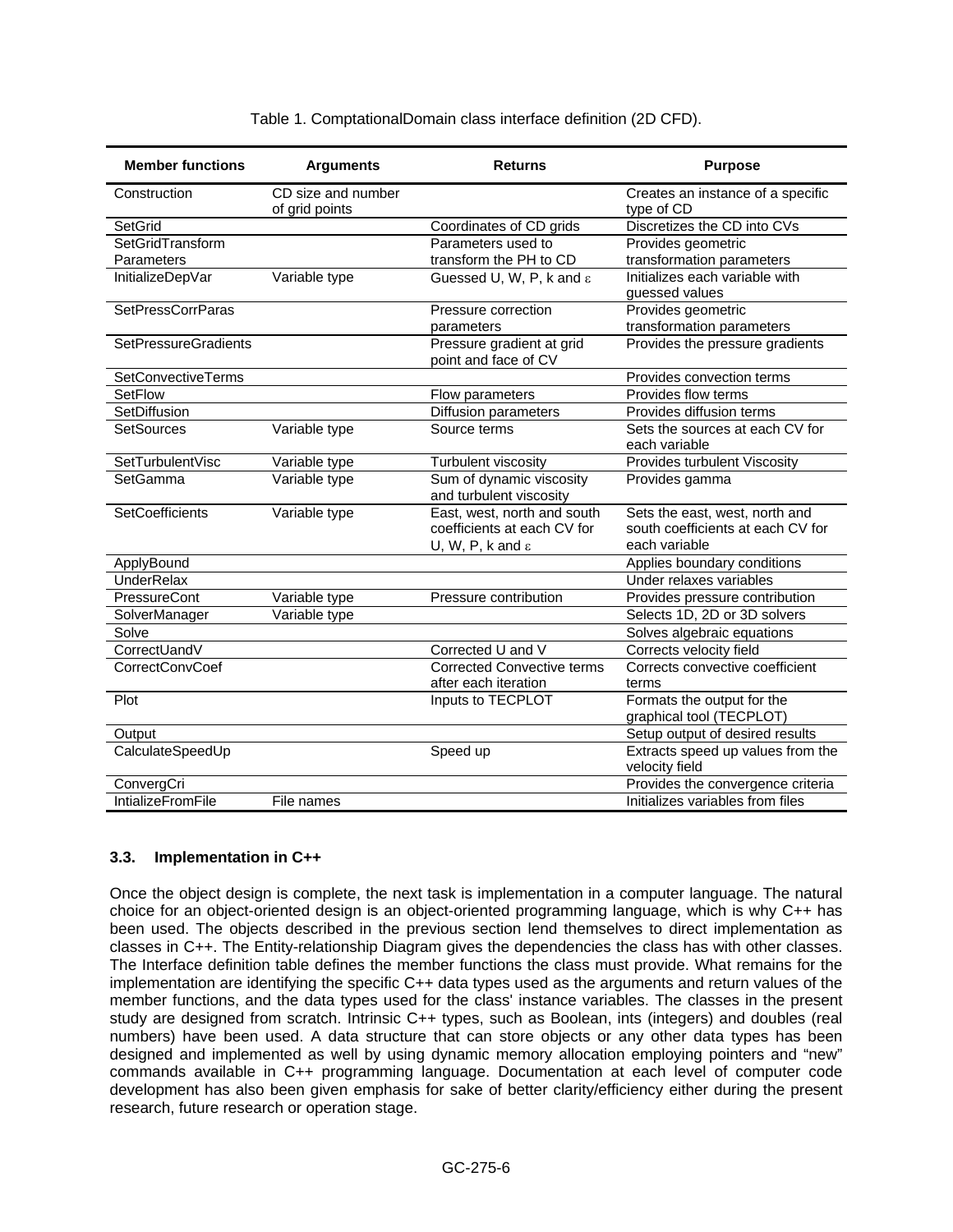# **4. CFD RESULTS AND DISCUSSION**

Wind flow over different types of topography has been simulated using the developed CFD tool over representative geometries selected to cover a wide spectrum of terrain conditions. These include twodimensional isolated, multiple hills, and complex terrain. To validate and highlight the advantages (or disadvantages) of the currently developed numerical method, detailed comparisons are made with results obtained from five other methods: field measurements, BLWT experiments, analytical methods, NBCC provisions (1995), and existing CFD simulations. For this purpose, in most cases the specific dimensions of the terrain geometries used are chosen to be similar to those used in the BLWT experiments found in literature. This is due to the fact that in BLWT experiments, boundary conditions are better controlled, thus producing reliable and widely acceptable results by the engineering community at large. Preliminary numerical experimentation has been conducted to select the size of the CD so that the location of the boundaries has no influence on the numerical results. Suggested minimum CD for a hill has a height, upstream length and downstream length equal to 7H, 5H and 12 H respectively, where H is the hill height. It may be noted that for high wind speed flows, larger CD size could be necessary.

# **4.1. Isolated Hill**

Under this category, wind flow over steep single cosine hills is presented. The geometry and roughness parameters used are similar to those used in Carpenter and Locke's (1999) BLWT experiments, i.e. a steep hill with H=200 mm and L=200 mm is used. Scaling up these dimensions by 1000 gives the actual hill dimensions. A roughness of 0.02 m (at full scale) equivalent to open terrain category is considered. A 115x36 mesh covering 3.4m x 1.2 m is used. Numerical results are shown and compared in Figure 6. The gradual increases in velocity as the wind approaches the hill and the recirculation region behind the hill are clearly predicted. For reasons of clarity, in all velocity field vector figures, the velocity vectors are plotted skipping at every other grid point in the x-direction. For validation purposes, Fractional Speed-Up Ratio (FSUR) defined in terms of  $U(z)/U_0(z)$  are compared at the crest of the hill where they are critical. The agreement between the present CFD and BLWT results is excellent as shown in Figures 6(c). The present CFD simulation results agree better with the BLWT data than Carpenter and Locke's (1999) CFD data. Amongst other factors, the close agreement is believed to be primarily due to the incorporation of roughness in the present study through the application of log law throughout the ground boundary that depicts exactly the roughness conditions used by the Carpenter and Locke BLWT experiments. Moreover, the body-fitted grid used in the present study, which allows representation of the true geometry of the BLWT model together with effective spatial distribution control of the grid points over the CD that allow allocation of denser grids where they are most required, may have also contributed to the improvement. FSUR values at the crest of the hill are also generated using NBCC provisions and Weng et al. (2000) guidelines, which were derived from the Multi Spectral Finite Difference (MSFD) model of Beljaars et al. (1987) and its nonlinear extension NLMSFD by Xu et al. (1994). There is sizable discrepancy among Weng et al. (2000) values and the BLWT data near the steep hilltop as shown in Figure 6(c) where Weng et al. guidelines overpredict the FSUR values. This is attributed to the inadequacy of the underlying linear theory used by the guidelines, especially for wind flows over steep hills that are characterized by the presence of flow separation and large recirculation regions.

# **4.2. 2D multiple hills**

The geometry and roughness parameters used under this category are similar to those used in Carpenter and Locke's (1999) BLWT experiments. Thus a roughness of 0.02 m (at full scale) is used. The hills have H=200 mm and L=200 mm. Distance between the crests of the hills is 8H as shown in Figures 7(a). A 179x36 mesh covering a CD of 5.2 m x 1.2 m is used. Figures 7(a) and (b) show the geometery of the hills and mean wind velocity vectors, respectively. The mean flow characteristics for multiple hill case fundamentally differ from that of an isolated hill case especially for the downstream hill. This is because the wind flow separation from the upstream hill (Hill-1) results in increased turbulence on the downstream hill. This in turn causes the flow to attain more uniformity resulting in a reduction of the peak FSUR values just above the crest of the downstream hill (Hill-2). Hence the FSUR values for the downstream hill (Hill-2) are smaller than the values for the upstream hill (Hill-1), as shown in Figure 7(c). At the crest of the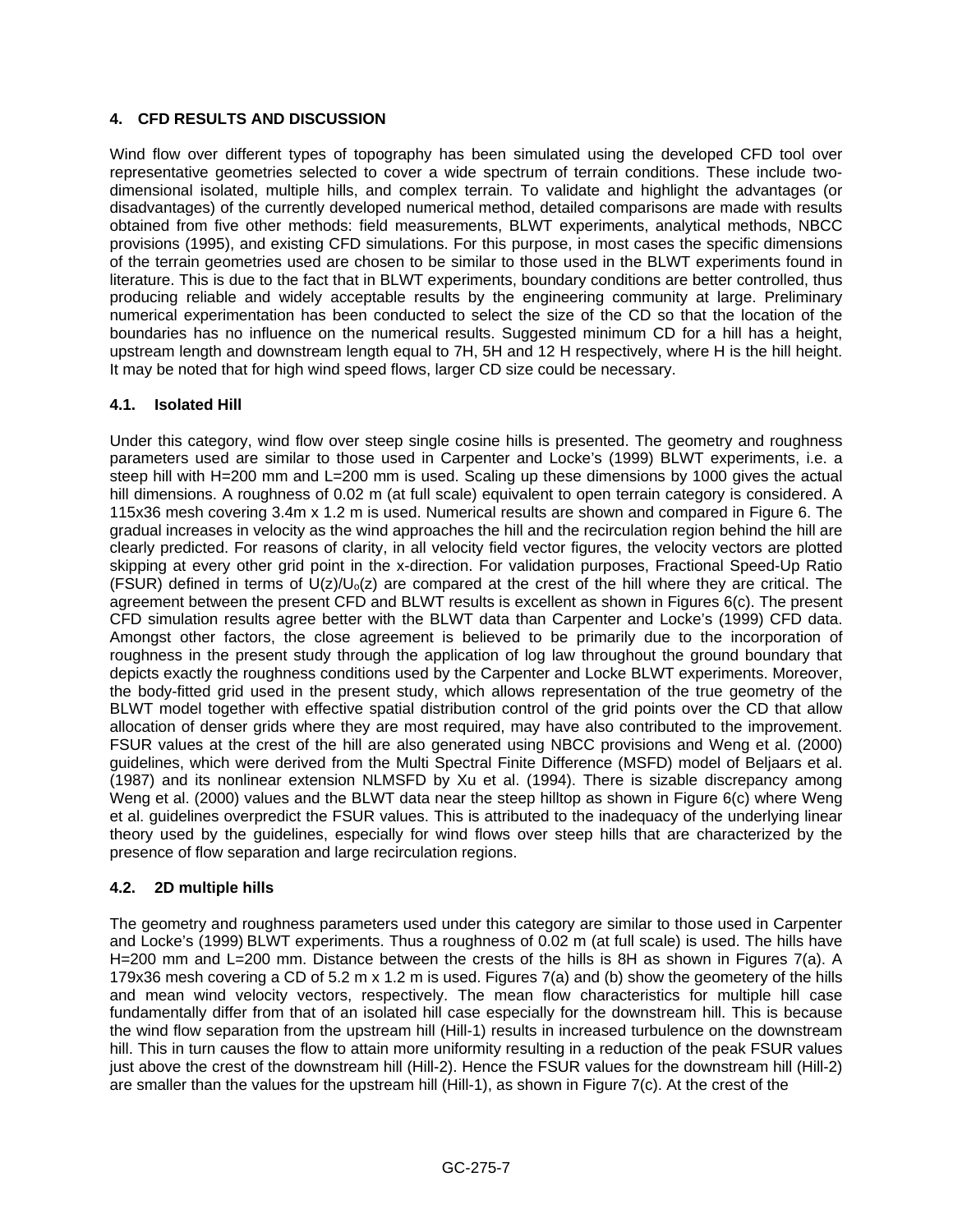

Figure 6. Single Cosine hill. (a) geometry used by the present as well as Carpenter and Locke's (1999) studies, (b) velocity field, and (c) FSUR value comparisons above the crest among BLWT, CFD, analytical and NBCC data. All dimensions are in [mm].

respective hills and for the height range of most engineering interest (5-100 m), upstream hill FSUR values are 30 % larger than the downstream FSUR values. This percentage in terms of FSUR values can translate to approximately 70 % increase in wind load. To date no NBCC provision (1995) exists for the case of double hills. In practice NBCC provisions for single hills apply to the double hill case. However, when NBCC provisions are used for the downstream hill case, FSUR values are overpredicted approximately by 44% for the height range of 5-100 m. The wind load is therefore over predicted by 100%. The economical impact of accurate wind load prediction has been studied by Horesfield et al. (2002). It was shown that with the use of more accurate loads a 19% of the concrete lateral load-resisting system (around 6500 m3) and 2.1% of usable floor area have been saved. The practice of using similar FSUR values for both the upstream and downstream hills usually obtained from the single hill investigations is indeed a conservative approach. Hence, in areas characterized by chains of mountains, the wind load has to be evaluated based on studies of multiple hills, rather than the case of a single hill. In addition, the detailed wind field evaluations carried out in the present study can be of great importance in environmental planning. In an industrialized area for example, it is apparent from Figure 7(b) that the recirculation between the hills could entrap pollutants. Furthermore considering the increasing trend of using wind energy alternatives in Canada and around the world, the present numerical simulation tool can also be useful in wind farm planning.

# **4.3. 2D Complex terrain**

Under this category, a numerical simulation of wind flow over a complex terrain is carried out. The terrain has a maximum height of 500 m and a roughness of 0.7 m (at full scale). A 167x150 mesh covering 3000 m x 8000 m is used. The gradual increases in velocity as the wind approaches the hill and the recirculation region behind the hill is clearly predicted as shown in Figure 8. Currently, the authors are working on the comparison of this numerical result with a boundary layer wind tunnel data set for validation purposes.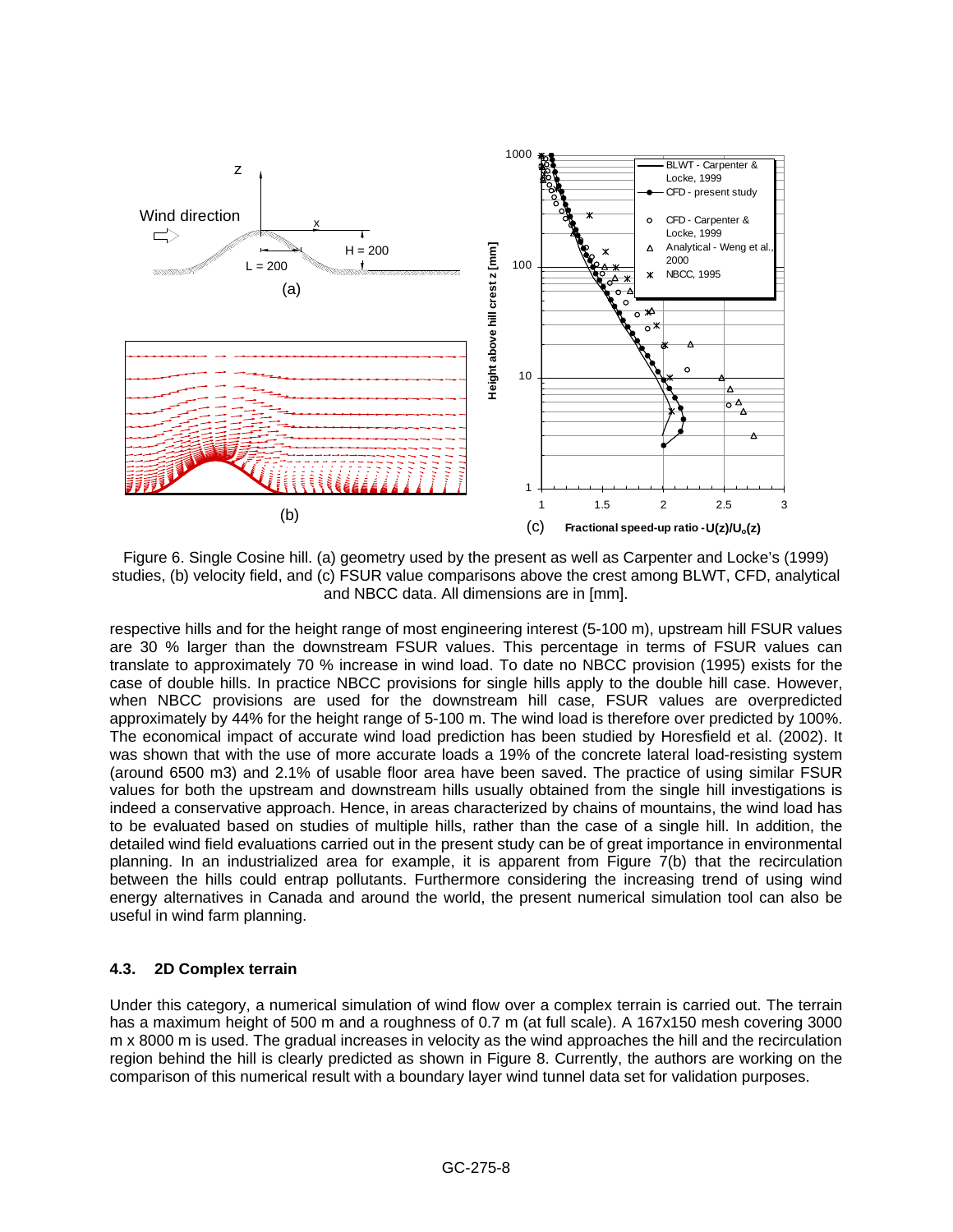

Figure 7. Numerical simulation of wind flow over multiple hills: (a) geometry used by the present as well as Carpenter and Locke's (1999) studies, (b) velocity field, and (c) FSUR value comparisons above the corner crest among BLWT, Field, CFD and NBCC data. All dimensions are in [mm].



Figure 8. Numerical simulation of wind flow over a complex terrain (velocity field).

#### **5. CONCLUSIONS**

A robust CFD tool for numerical evaluation of wind flow over different types of topographies have been developed, using object-oriented approach, and validated with the objective of producing flow parameters useful for estimating wind loads on buildings in the vicinity of complex terrain. Consistent FSUR values have been generated using the developed CFD code and their comparison with the experimental values depicted a good agreement over different terrain geometries including two-dimensional single and multiple hills. The CFD proves useful by generating speed-up ratios for geometries such as multiple hills that are not addressed in the NBCC provisions, and incorporates as well influential parameters such as roughness of the surface.